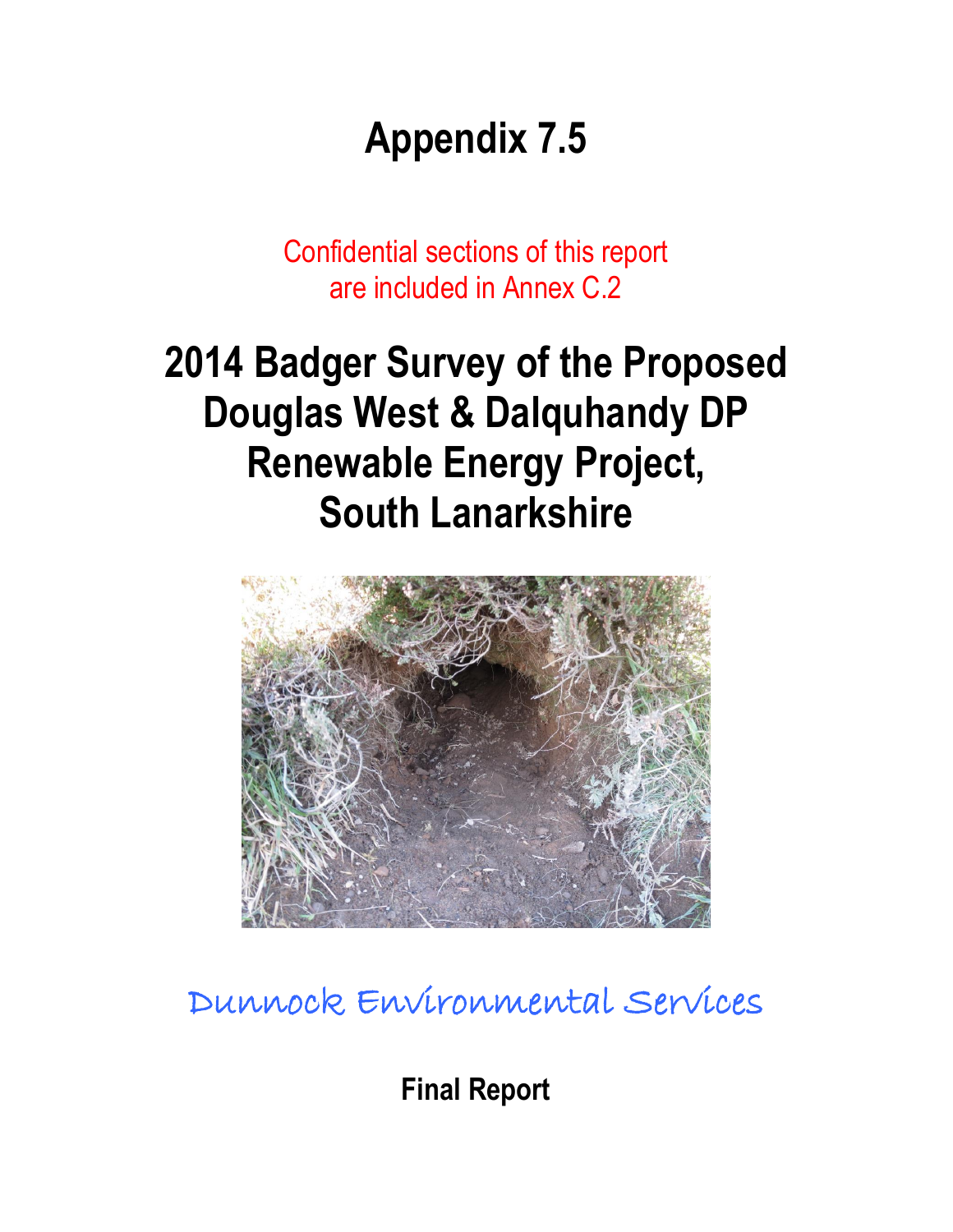### **Disclaimer**

This document has been prepared by Dunnock Environmental Services (DES) for the exclusive use of the client and for the purpose(s) for which it was originally commissioned and prepared.

Unless otherwise agreed in writing, DES accepts no liability for the use of or reliance on the contents of this document in full or in part by any third party. Through release of this document to a third party under the above terms, the third party does not acquire any rights, contractual or otherwise, whatsoever against DES and DES declines any duties, liabilities, obligations, etc. to that third party.

DES accepts no responsibility for any loss or damage incurred by the client as a result of the client releasing this document to a third party.

This document has been prepared in good faith based on the information made available to DES by the client and on guidance, guidelines, good practice notes, etc. available at the time of writing. DES accepts no liability for the accuracy and completeness of such information or for any decisions, conclusions or losses derived or resulting from this information.

Advice, opinions and recommendations contained in this document should be used only in the context of the entirety of the document. These do not constitute, imply or shall be interpreted directly or indirectly as legal advice or opinion in any way.

No part of this document may be copied or reproduced by any means, written, electronic or otherwise without the prior written permission of the client or DES.

Following final submission of this document by DES to the Client, all obligations between DES and the client cease and no further duties to the client arise. This includes changes, amendments, iterations, developments, etc. that may affect the information, advice, opinions, recommendations, etc. contained in this document.

| <b>Version</b> | Date       | Status      | Comments                                         |
|----------------|------------|-------------|--------------------------------------------------|
|                | 19/12/2014 | Draft       |                                                  |
|                | 26/05/2015 | --<br>Final | Minor client comments of 20/05/2015 incorporated |

#### **For any queries relating to this document, please contact:**

### Dunnock Environmental Services

**Dr. Alison Hannah, MCIEEM Tel.: 01382 330486 Mob.: 07913 308893 Email: [alisonhannah@live.co.uk](mailto:alisonhannah@live.co.uk)**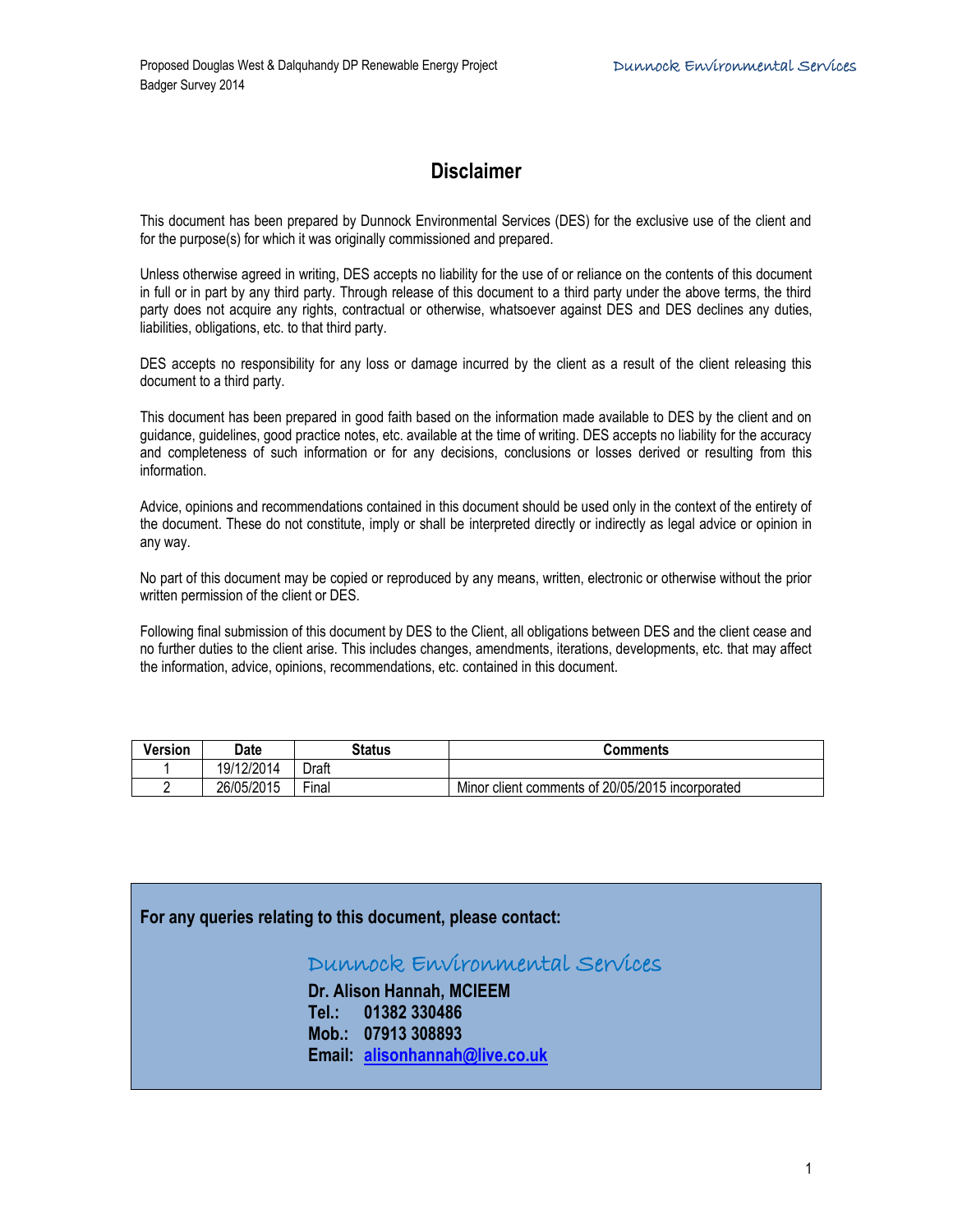#### **1. Introduction**

A planning application is being drawn up by 3R Energy for a 15-turbine wind farm and associated wood drying facility at Douglas West and Dalquhandy DP, located to the north west of the village of Douglas in South Lanarkshire (central OS grid reference: NS 820 325, see Figure 1).

In addition to the turbines and wood drying facility, the proposed development would contain associated infrastructure, such as substation/control building, hardstandings, crane pads, access tracks, etc. It is anticipated that the grid connection would be laid largely underground along the former Dalquhandy access road which leaves the north-eastern corner of the site and runs northwards past the Dewars bonded warehouses towards the M74 motorway.

As part of this planning application, a suite of ecological and ornithological surveys is being carried out to feed into the Environmental Impact Assessment process. Dunnock Environmental Services (DES) were commissioned by 3R Energy in September 2014 to document and evaluate evidence of use of the site by badgers (*Meles meles*). This report describes the methods and results of that survey.

#### **2. Site Description**

The site (excluding the access track) is 318 ha in area and consists of two distinctive sections: a northern section and a southern section, which are separated by the former coal haul road, now a tarmac road that crosses the site in an east-west direction.

The northern half of the site consists of previously worked opencast coal land which was restored in the mid-1990s and which has reverted predominantly to a rough grassland consisting of a mixture of Soft-rush (*Juncus effusus*) and Tufted Hair-grass (*Deschampsia cespitosa*) with patches of more open and improved grassland scattered in between. A number of small waterbodies, including former settlement lagoons, and running streams are scattered across the site. The concrete hardstanding of the former dispatch point (DP) in the north-east corner of the site and the tarmac road are remnants of the previous opencast coal infrastructure.

The southern section of the site consists of unworked land that is more semi-natural in character, although has been drained in the past and consists of a mixture of Purple Moor-grass (*Molinia caerulea*) dominated wet heath, marshy grassland and acidic grassland. There is also a band of young mixed woodland plantation along the southwestern site boundary.

The Poniel Water corridor, deeply incised in the west, runs along the northern boundary of the site (in a diverted channel), while dense Sitka Spruce plantation borders the western boundary and a mixture of broadleaved woodland, coniferous woodland and a disused railway flanked by broadleaved trees border the eastern boundary. The access track to the Hagshaw Hill Wind Farm forms the southern boundary of the site beyond which the rough grassland of the southern section continues south-eastwards for some distance.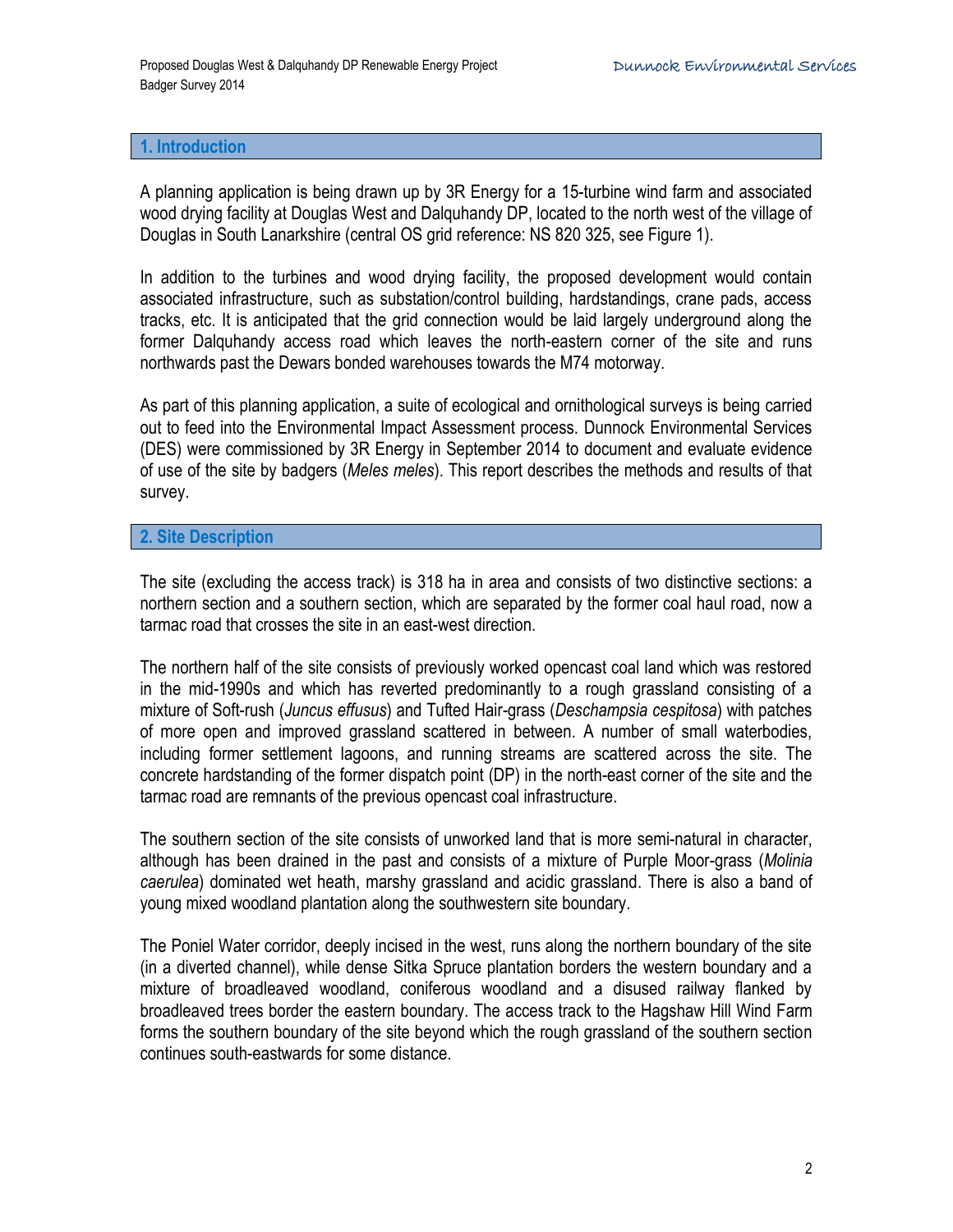The entire site is grazed by sheep and there is a low level of informal recreational use of the site, primarily along the former coal haul road in the centre of the site.

#### **3. Legislation**

Badgers are protected by the Protection of Badgers Act (1992), which protects them against deliberate cruelty and incidental effects of otherwise lawful activities. It is an offence, amongst others<sup>1</sup> , to:

- wilfully kill, injure, take, possess or cruelly ill-treat a badger or attempt to do so
- damage, destroy or obstruct access to a badger sett or part of a sett
- disturb a badger when it occupies a sett.

The Nature Conservation (Scotland) Act 2004 also made the above actions unlawful if carried out recklessly (as opposed to intentionally). The Wildlife and Natural Environment (Scotland) Act (2011) (the WANE Act) has strengthened the protection afforded to badgers further by making it an offence, amongst others<sup>2</sup>, to knowingly cause or permit an unlawful act to be carried out.

#### **4. Methodology**

The approach adopted consisted of a desk exercise and a field survey, as described in sections 4.1 and 4.2 below.

#### **4.1 Desk Study**

For the desk study a data request was made to Scottish Badgers on  $15<sup>th</sup>$  January 2015 for badger records within 2 km of the site boundary.

#### **4.2 Field Survey**

 $\overline{a}$ 

The site was surveyed on  $8<sup>th</sup>$ , 10<sup>th</sup> and 16<sup>th</sup> October 2014 at a time when badger territorial marking is high following standard methodologies (Harris *et al*., 1989, Hutchison, 2005). Incidental signs were also noted on 26<sup>th</sup> September and 19<sup>th</sup> October 2014 during the course of other survey work.

Badger signs surveyed for included:

- Setts: holes of generally at least 25 cm diameter and oval in shape
- Paths: regularly used badger routes, producing well-worn paths from setts to feeding areas

<sup>1</sup> This is a summary of the protection afforded to badgers. Full details are available at: [http://www.snh.gov.uk/about](http://www.snh.gov.uk/about-scotlands-nature/species/mammals/land-mammals/badger-protection/)[scotlands-nature/species/mammals/land-mammals/badger-protection/](http://www.snh.gov.uk/about-scotlands-nature/species/mammals/land-mammals/badger-protection/)

<sup>&</sup>lt;sup>2</sup> Full details of the WANE Act are available a[t http://www.scottish.parliament.uk/s3/bills/52-WildNatEnv/b52bs3](http://www.scottish.parliament.uk/s3/bills/52-WildNatEnv/b52bs3-aspassed.pdf) [aspassed.pdf.](http://www.scottish.parliament.uk/s3/bills/52-WildNatEnv/b52bs3-aspassed.pdf)